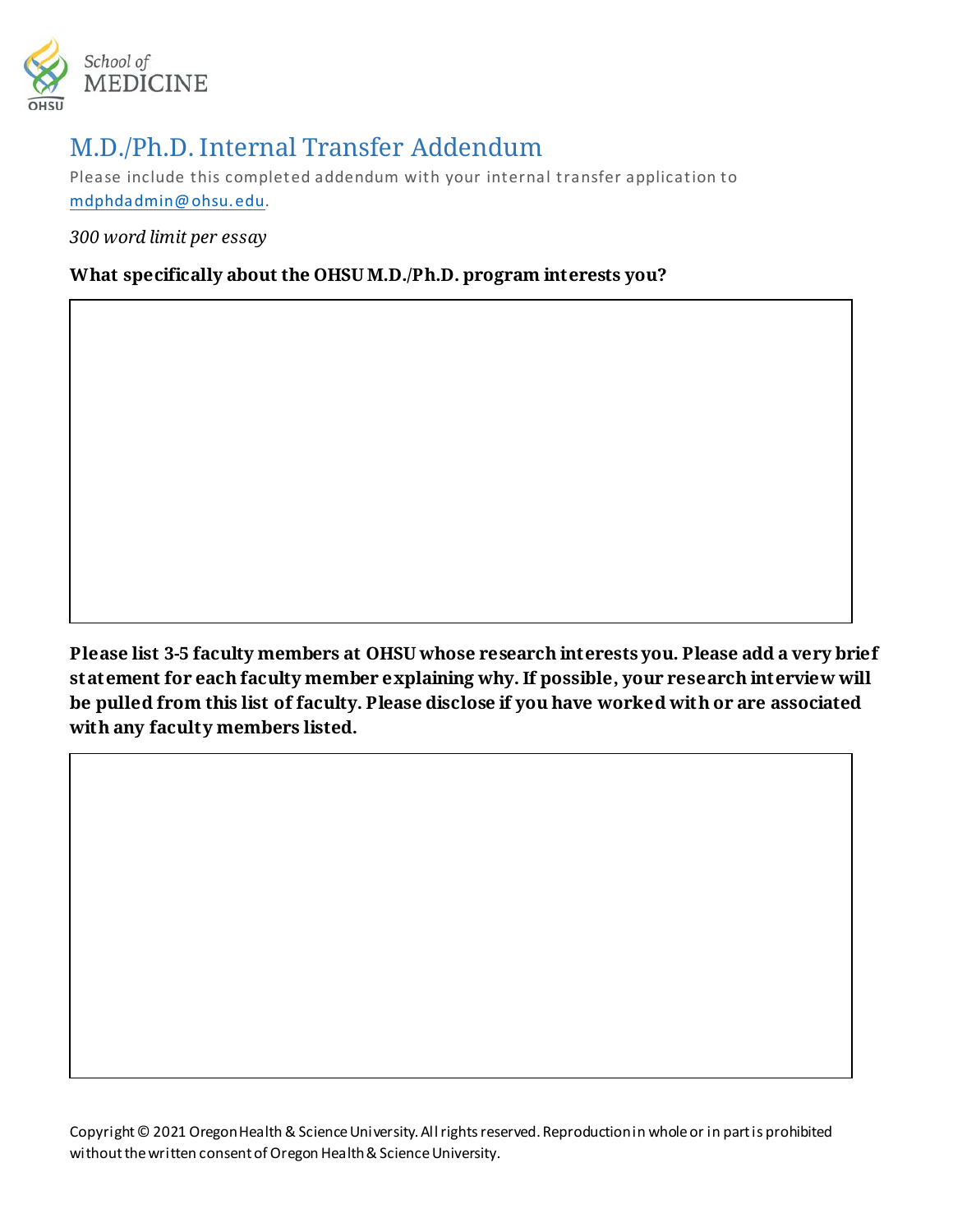

**Thinking about one of your research projects, how could the results affect the way we diagnose and treat patients? If your research is non-biomedical, describe how it advances scientific knowledge.** 

**Please list publications that have been published or submitted & pending. Please note your authorship and a brief description of your contribution to each publication. If possible, please provide a link to your direct online bibliography in pubmed or other online source. Do not list anything that is in the process of being written. Write N/A if nothing has been submitted or published.**

Copyright © 2021 Oregon Health & Science University. All rights reserved. Reproduction in whole or in part is prohibited without the written consent of Oregon Health & Science University.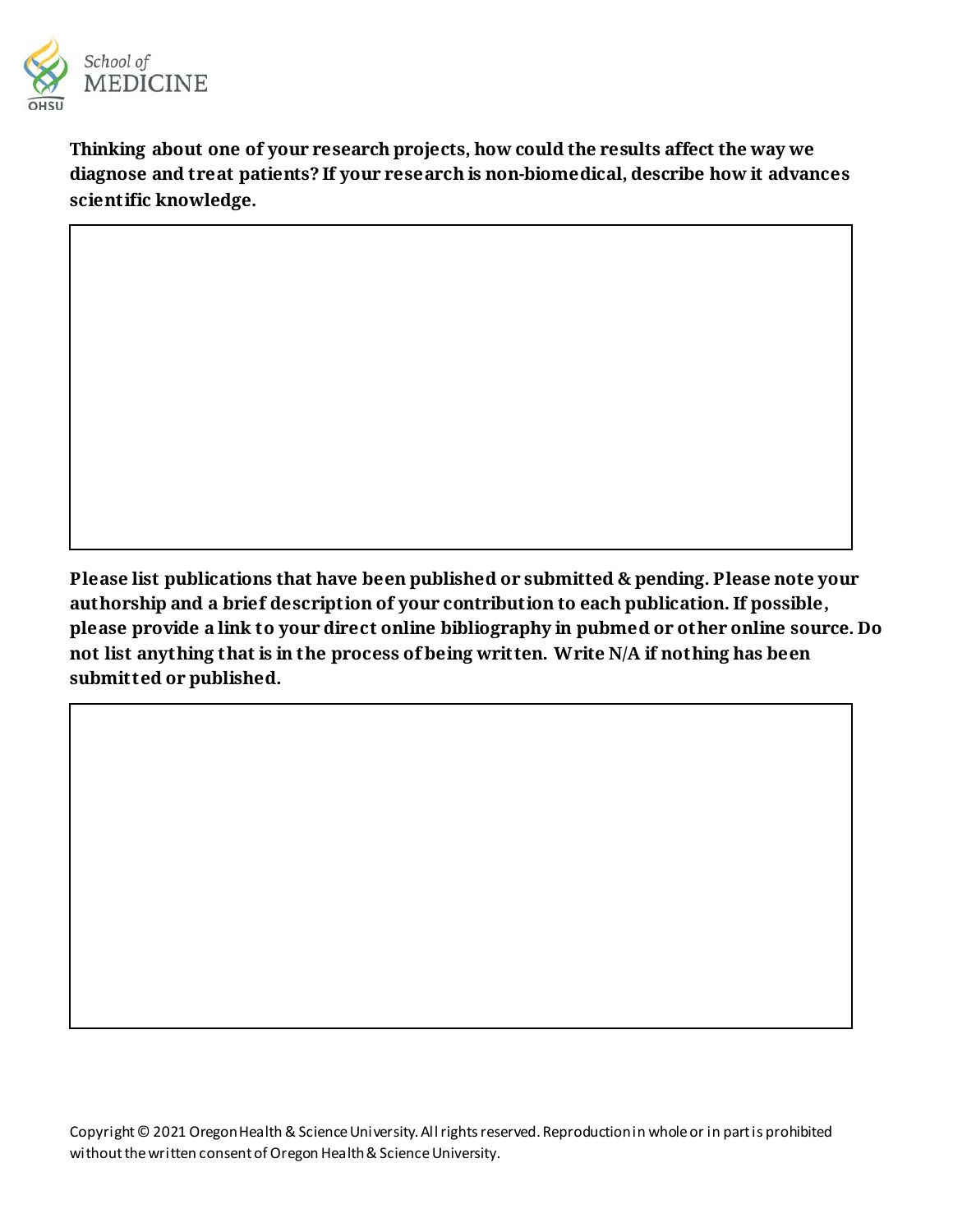

**Please list successful grants, poster presentations, or invited speaking engagements. Write N/A if you nothing has been awarded or presented.** 

**Please review graduate programs available to OHSU M.D./Ph.D. students and list the program(s) at OHSU that you are most interested in. Review programs here:**  <http://ohsu.edu/school-of-medicine/md-phd-program/graduate-programs-md/phd>

Copyright © 2021 Oregon Health & Science University. All rights reserved. Reproduction in whole or in part is prohibited without the written consent of Oregon Health & Science University.